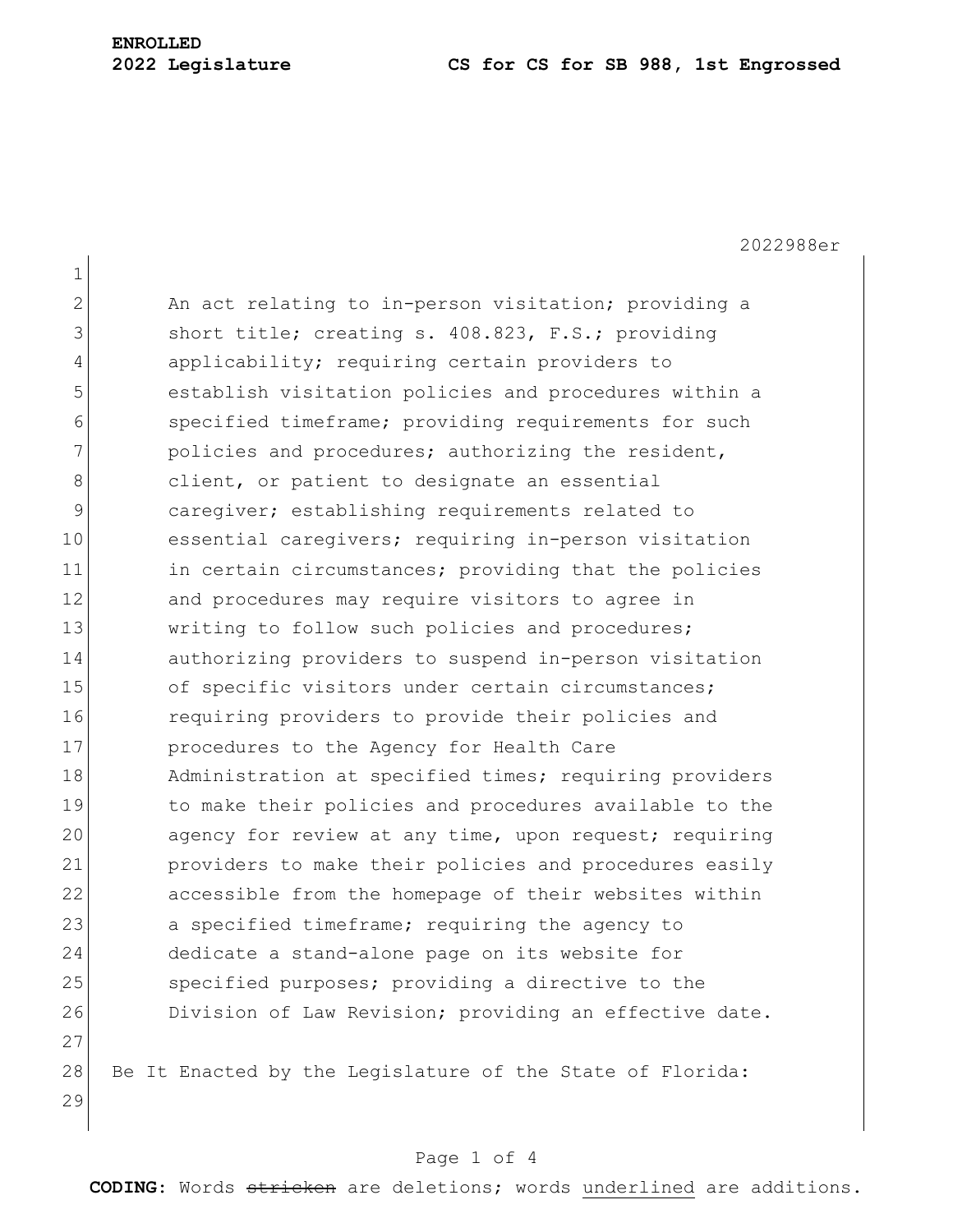|    | 2022988er                                                        |
|----|------------------------------------------------------------------|
| 30 | Section 1. This act may be cited as the "No Patient Left         |
| 31 | Alone Act."                                                      |
| 32 | Section 2. Section 408.823, Florida Statutes, is created to      |
| 33 | read:                                                            |
| 34 | 408.823 In-person visitation.-                                   |
| 35 | (1) This section applies to developmental disabilities           |
| 36 | centers as defined in s. 393.063, hospitals licensed under       |
| 37 | chapter 395, nursing home facilities licensed under part II of   |
| 38 | chapter 400, hospice facilities licensed under part IV of        |
| 39 | chapter 400, intermediate care facilities for the                |
| 40 | developmentally disabled licensed and certified under part VIII  |
| 41 | of chapter 400, and assisted living facilities licensed under    |
| 42 | part I of chapter 429.                                           |
| 43 | (2) (a) No later than 30 days after the effective date of        |
| 44 | this act, each provider shall establish visitation policies and  |
| 45 | procedures. The policies and procedures must, at a minimum,      |
| 46 | include infection control and education policies for visitors;   |
| 47 | screening, personal protective equipment, and other infection    |
| 48 | control protocols for visitors; permissible length of visits and |
| 49 | numbers of visitors, which must meet or exceed the standards in  |
| 50 | ss. 400.022(1)(b) and 429.28(1)(d), as applicable; and           |
| 51 | designation of a person responsible for ensuring that staff      |
| 52 | adhere to the policies and procedures. Safety-related policies   |
| 53 | and procedures may not be more stringent than those established  |
| 54 | for the provider's staff and may not require visitors to submit  |
| 55 | proof of any vaccination or immunization. The policies and       |
| 56 | procedures must allow consensual physical contact between a      |
| 57 | resident, client, or patient and the visitor.                    |
| 58 | (b) A resident, client, or patient may designate a visitor       |

## Page 2 of 4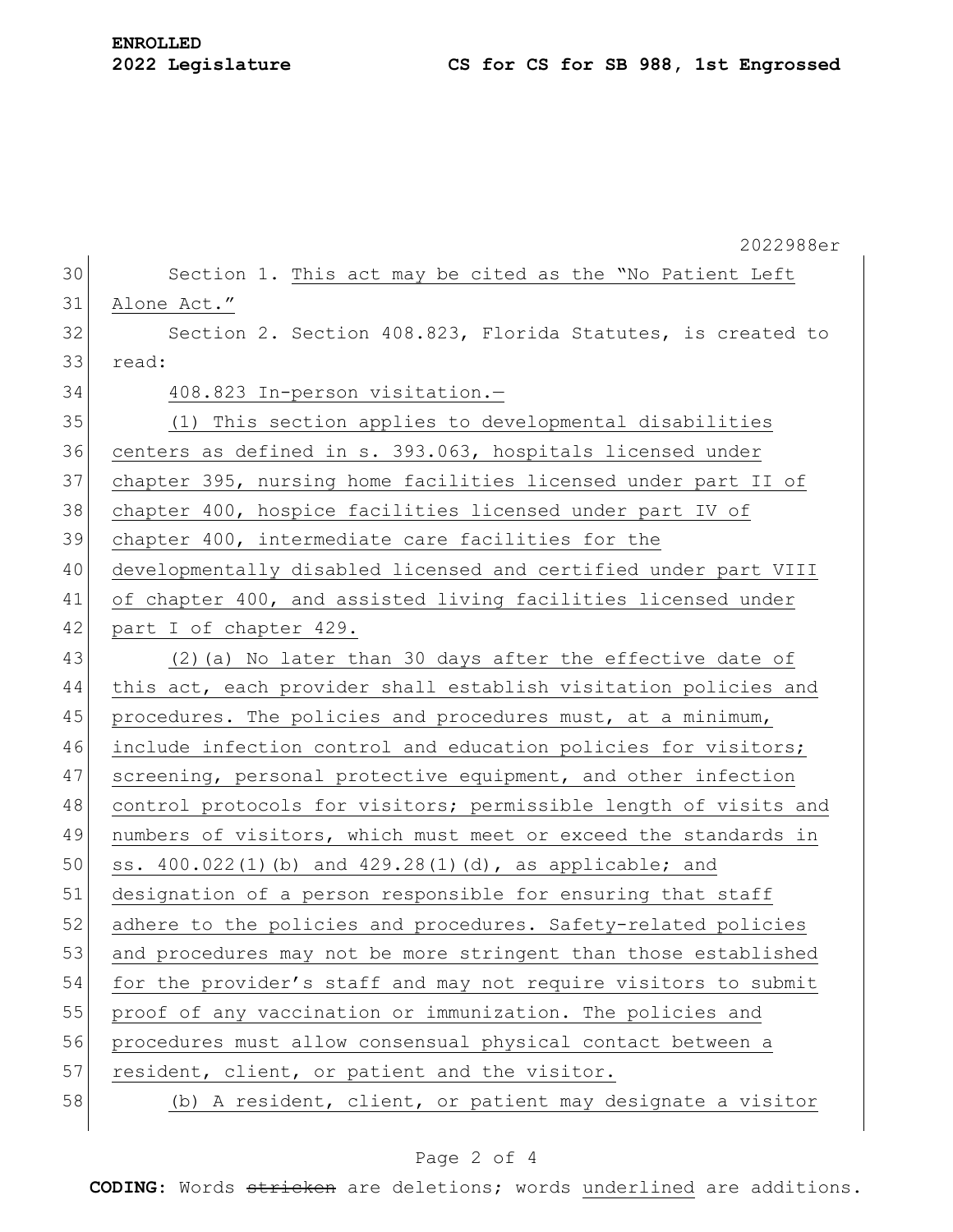|    | 2022988er                                                        |
|----|------------------------------------------------------------------|
| 59 | who is a family member, friend, guardian, or other individual as |
| 60 | an essential caregiver. The provider must allow in-person        |
| 61 | visitation by the essential caregiver for at least 2 hours daily |
| 62 | in addition to any other visitation authorized by the provider.  |
| 63 | This section does not require an essential careqiver to provide  |
| 64 | necessary care to a resident, client, or patient of a provider,  |
| 65 | and providers may not require an essential caregiver to provide  |
| 66 | such care.                                                       |
| 67 | (c) The visitation policies and procedures required by this      |
| 68 | section must allow in-person visitation in all of the following  |
| 69 | circumstances, unless the resident, client, or patient objects:  |
| 70 | 1. End-of-life situations.                                       |
| 71 | 2. A resident, client, or patient who was living with            |
| 72 | family before being admitted to the provider's care is           |
| 73 | struggling with the change in environment and lack of in-person  |
| 74 | family support.                                                  |
| 75 | 3. The resident, client, or patient is making one or more        |
| 76 | major medical decisions.                                         |
| 77 | 4. A resident, client, or patient is experiencing emotional      |
| 78 | distress or grieving the loss of a friend or family member who   |
| 79 | recently died.                                                   |
| 80 | 5. A resident, client, or patient needs cueing or                |
| 81 | encouragement to eat or drink which was previously provided by a |
| 82 | family member or caregiver.                                      |
| 83 | 6. A resident, client, or patient who used to talk and           |
| 84 | interact with others is seldom speaking.                         |
| 85 | 7. For hospitals, childbirth, including labor and delivery.      |
| 86 | 8. Pediatric patients.                                           |
| 87 | (d) The policies and procedures may require a visitor to         |
|    |                                                                  |

## Page 3 of 4